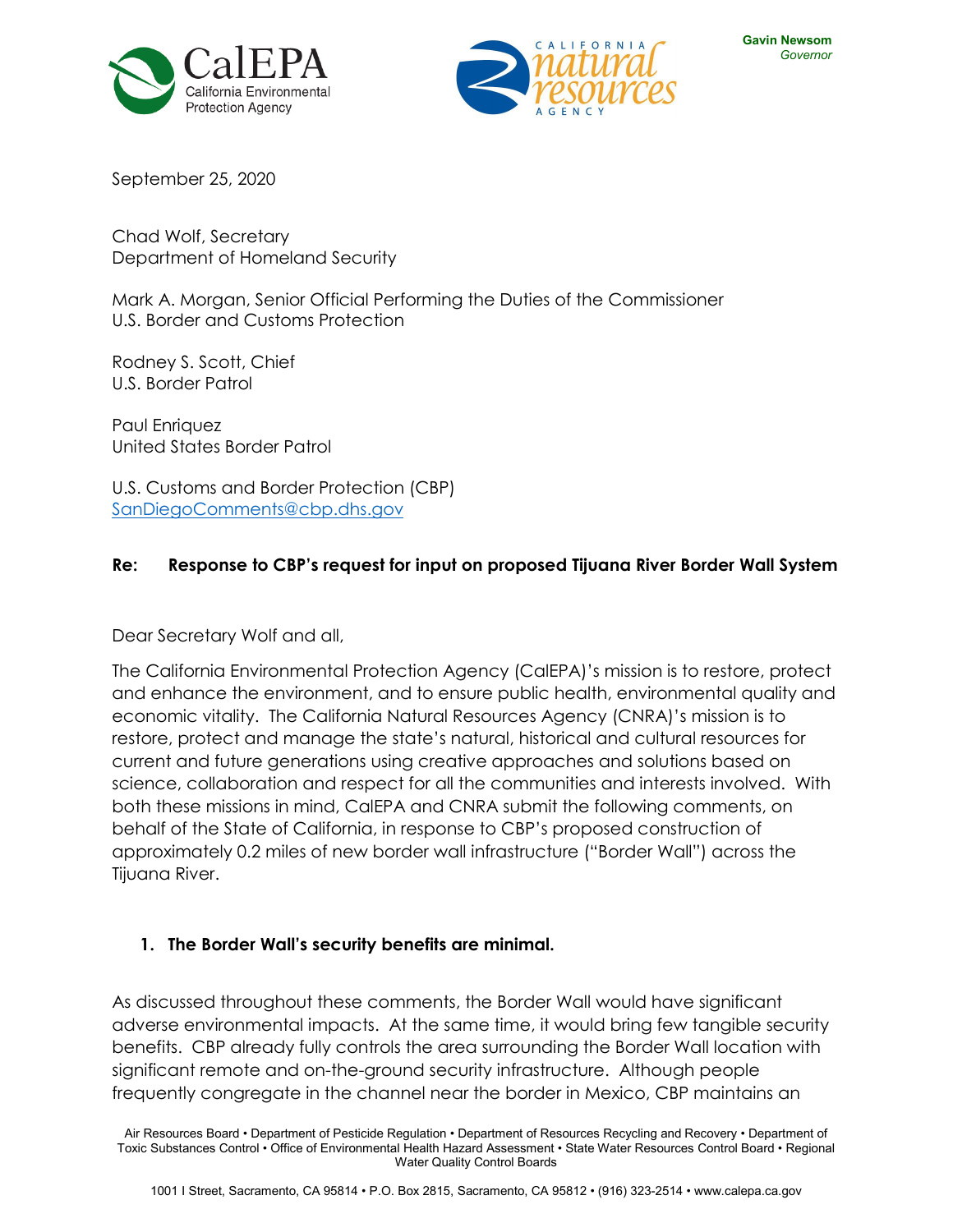extensive, unimpeded operational presence, 24 hours per day, throughout the flood control channel, and on both sides of the river, downstream from the international boundary. Given such existing controls, the Border Wall would offer minimal security benefits, which its adverse environmental impacts would greatly outweigh.

## **2. Construction and operation of the Border Wall may impede successful implementation of planned investments in critical wastewater infrastructure.**

Ongoing discharges contribute to a range of health and ecological risks caused by the prevalence of harmful pathogens, solid waste, and other discharges coming across the border from Tijuana, through the Tijuana River. Currently, anywhere between 28 to over 160 million gallons of wastewater discharges flow from the Tijuana River into the United States on an almost daily basis. These discharges include raw sewage and often toxic and solid wastes.

Local, regional, state, and federal public agencies and representatives have long struggled with the development and implementation of successful binational solutions to address the ongoing challenge of treating wastewater flows from an ever-growing population in the city of Tijuana and the unmet need for sewage and wastewater treatment infrastructure serving residents on both sides of the U.S.-Mexico Border. For this reason, the State of California, under the leadership of Governor Gavin Newsom, has prioritized domestic and binational collaborative efforts to identify infrastructure upgrades and investments to treat ongoing wastewater discharges.

One such effort is currently underway between the United States Environmental Protection Agency (USEPA), the State of California, the International Boundary and Water Commission and various local and regional leaders from the San Diego area to guide federal funding priorities for Congress' appropriation of funds associated with the United States-Mexico-Canada-Agreement (USMCA), effective July 2020. Their goal is to identify proposed infrastructure investments for projects that could control transboundary flows of sewage, industrial wastes, solid waste, and sediment in the flood control channel and tributary canyons of the Tijuana River.

All potential projects currently under consideration in the USMCA funding process would address wastewater flows from the very same location in which CBP proposes to construct its proposed Border Wall project. The proposed Border Wall may interfere with needed investments in wastewater treatment in two ways.

First, as noted above, USEPA is currently prioritizing projects for significant investments of congressionally allocated funding, in partnership with the State of California and local and regional entities, consistent with the implementation of USMCA. Congress' appropriation of these funds specified that USEPA carry out specific efforts to reduce pollution and conserve biological resources – through the investment of federal dollars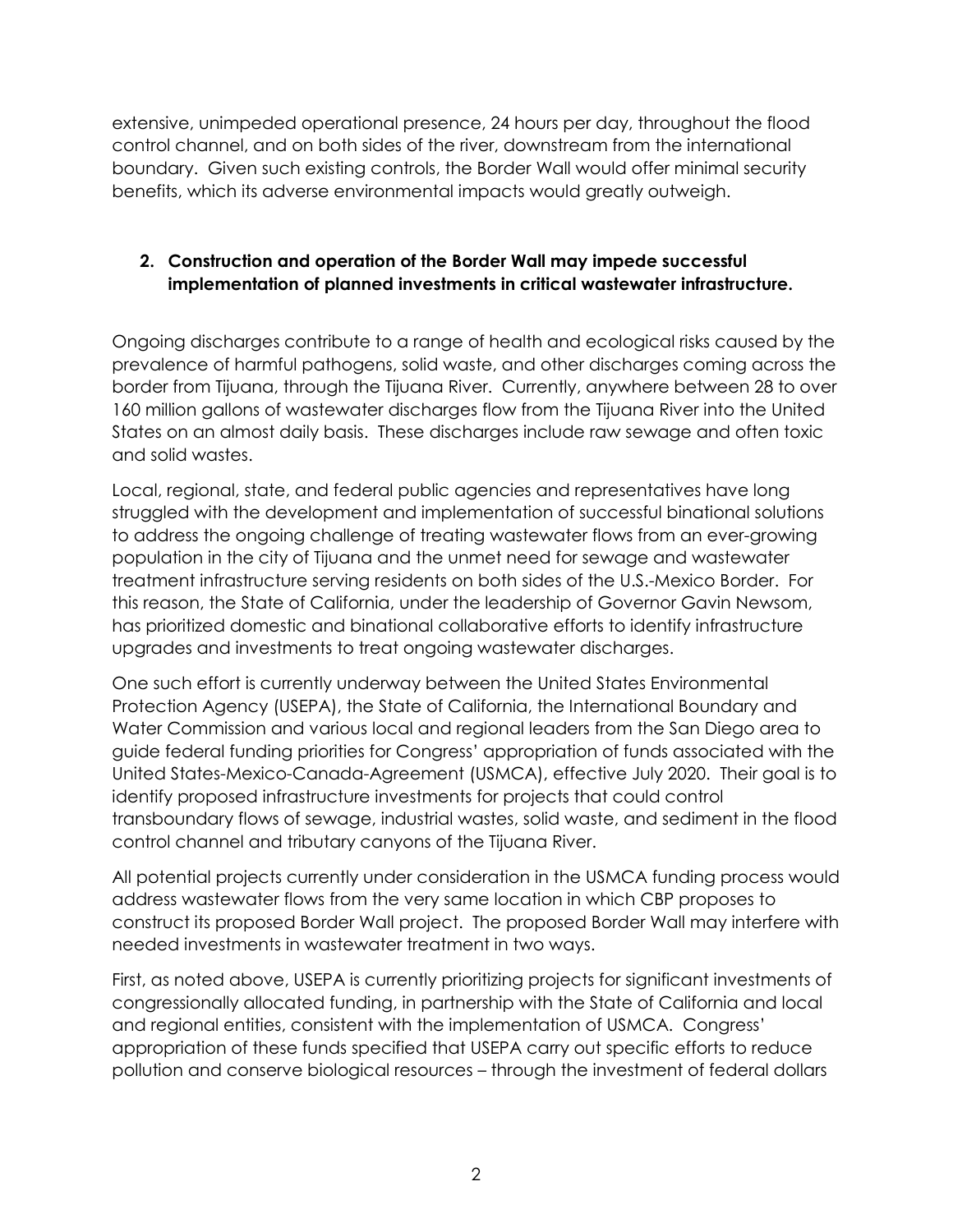in wastewater infrastructure – within certain time periods.[1](#page-2-0) Construction of the Border Wall during roughly the same window of time could complicate USEPA's ability to secure portions of that appropriation for wastewater projects in the Tijuana River Valley during the same time.

Second, the Border Wall could result in construction activities and/or physical infrastructure that prevent wastewater capture and treatment systems from operating as intended or from being developed in the first place. Any additional investments of federal funds in physical infrastructure in the area should complement – and not impede – investments of congressionally appropriated funding aimed at protecting and enhancing water quality and ecosystem and human health.

# **3. The Border Wall would interfere with flood control efforts.**

The location in which CBP proposes to build a steel bollard bridge, vertical lift gate, and maintenance walkway is notorious for flash flooding during winter storms. During storm events, this segment of the river experiences flows that can go from less than 1 cubic feet per second (cfs) to over 15,000 cfs in a matter of hours.

In storm events, the Tijuana River also carries very large loads of sediment and solid waste, requiring the fence and associated structures to be designed to survive obstruction, as demonstrated in CBP's operation and maintenance of similar structures in Goat Canyon, Stewart's Drain, and Smuggler's Gulch – all of which experience much smaller flows than the Tijuana Rivers' main channel. Experience in these canyons and with infrastructure similar to the proposed Border Wall show that the presence of gates often encourages encroachment by people seeking illegal entry into the United States from Mexico, rather than discouraging attempted or successful illegal entry. The operations and maintenance necessary to protect the proposed Border Wall structure from damage in high flood flows and during even modest storm events may therefore encourage the very type of activity that CBP would build the Border Wall to discourage. Such an outcome would represent poor return on the costly investment needed to build and operate the Border Wall.

The structure(s) proposed must also permit continued binational management of the flood control channel. The San Diego Regional Water Quality Control Board is in the process of developing Total Maximum Daily Load standard requirements, pursuant to the Clean Water Act, for solid waste and for bacterial indicators. CBP's proposed project will have to meet these new standards as well as future waste load reduction standards approved by the Regional Water Quality Control Board, to achieve Clean Water Act water quality objectives.

l

<span id="page-2-0"></span><sup>1</sup> USMCA Implementation Act, PL 116-113 (2020)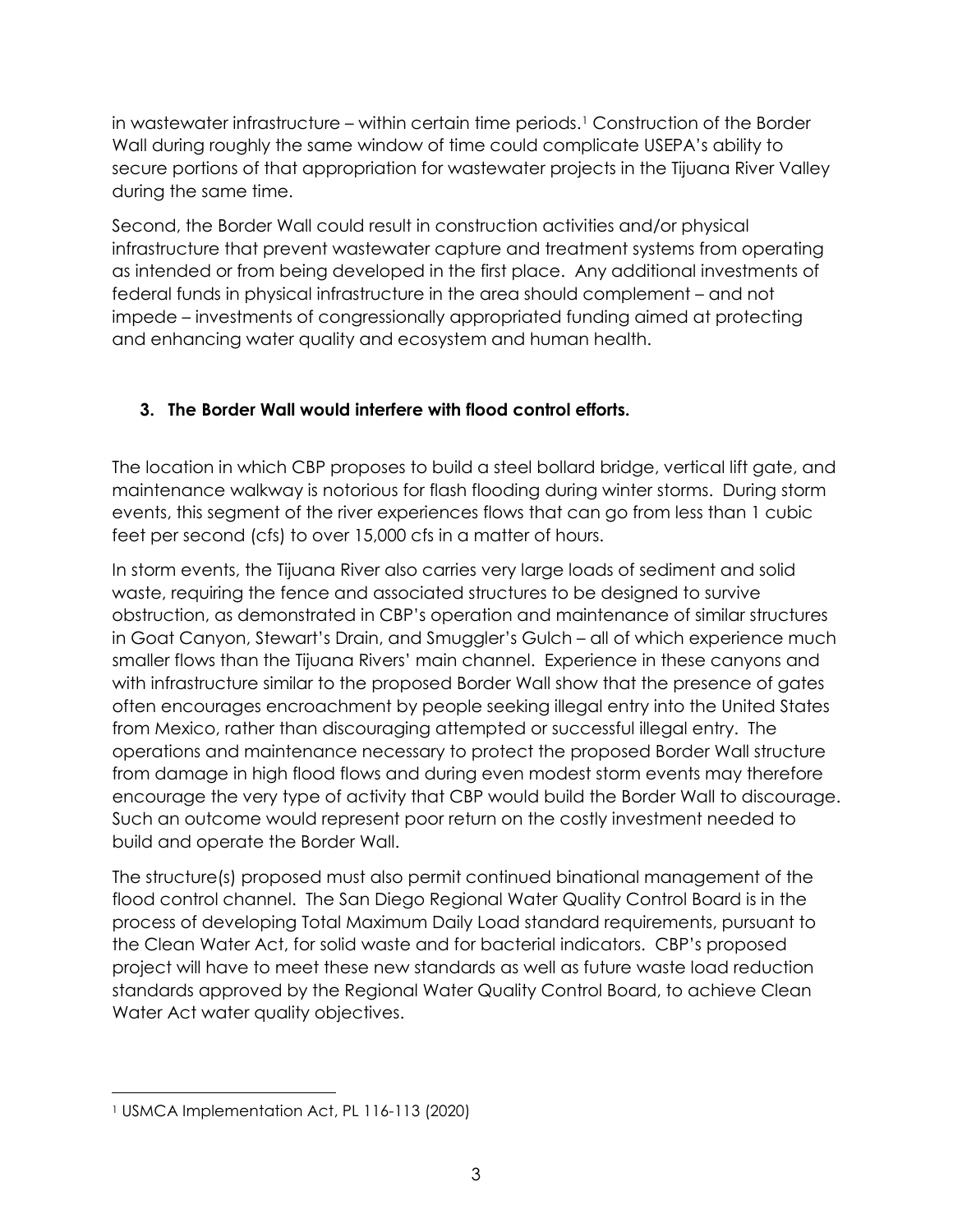#### **4. If the project moves forward, it will require significant mitigation and Consultation with California Native American Tribes.**

We believe that the Border Wall would be an expensive project with significant adverse environmental impacts and minimal national security benefits. We strongly recommend that CBP withdraw the proposal. Still, if CBP ultimately chooses to move ahead with the Border Wall, we request that it implement all appropriate measures to mitigate the impacts on air quality, species and habitats, and cultural resources.

## **a. CBP must mitigate all air quality impacts caused by project construction.**

The State is generally concerned with any activities that may make air quality worse, or that might exacerbate vulnerability to respiratory illness, given the ongoing prevalence of COVID-19 across the country, in California, and throughout the border region. In fact, the border region already grapples with particularly significant air quality challenges. Construction of the Border Wall would compound these challenges by generating additional emissions in the San Diego region, which is currently in nonattainment for multiple 8-hour ozone standards, and suffers from high levels of particulate matter emissions, including harmful smog and ozone precursors like NOx that are caused by emissions from heavy trucks and construction equipment.

California is continuing to develop and implement increasingly rigorous zero emission requirements for all off road vehicles in the state, and there is a growing urgency to reduce the impact of the greenhouse gas and other air pollutant emissions at the local and regional level. For these reasons, it will be critical that CBP fully mitigate all air quality impacts from project construction.

If CBP moves forward with the Border Wall, we urge it to commit to mitigation measures that minimize air quality impacts and related harms to human health and ecosystems. These include measures designed to ensure that ozone and PM10 emission levels do not exceed the thresholds for Federal projects as required per 40 CFR 51.853(b)(1). Specifically, we request that CBP: (a) require all contractors to use construction equipment and vehicles (in good standing condition) that comply with CARB's in-use diesel fleet rules, such as the In-Use Off-Road Diesel-Fueled Fleets Regulation and the Truck and Bus Regulation; (b) require dust suppression methods to minimize particulate matter created during construction activities<sup>2</sup>; and (c) require all construction contractors to comply with all applicable or relevant and appropriate requirements and air quality regulations including the San Diego Air Pollution Control District's Rules 50 (Visible Emissions), 51 (Nuisance), and 55 (Fugitive Dust Control).

<span id="page-3-0"></span> $\overline{\phantom{a}}$ <sup>2</sup> Such methods would include routinely watering the construction site and roads leading to the site can also control fugitive dust during the construction phases of the project.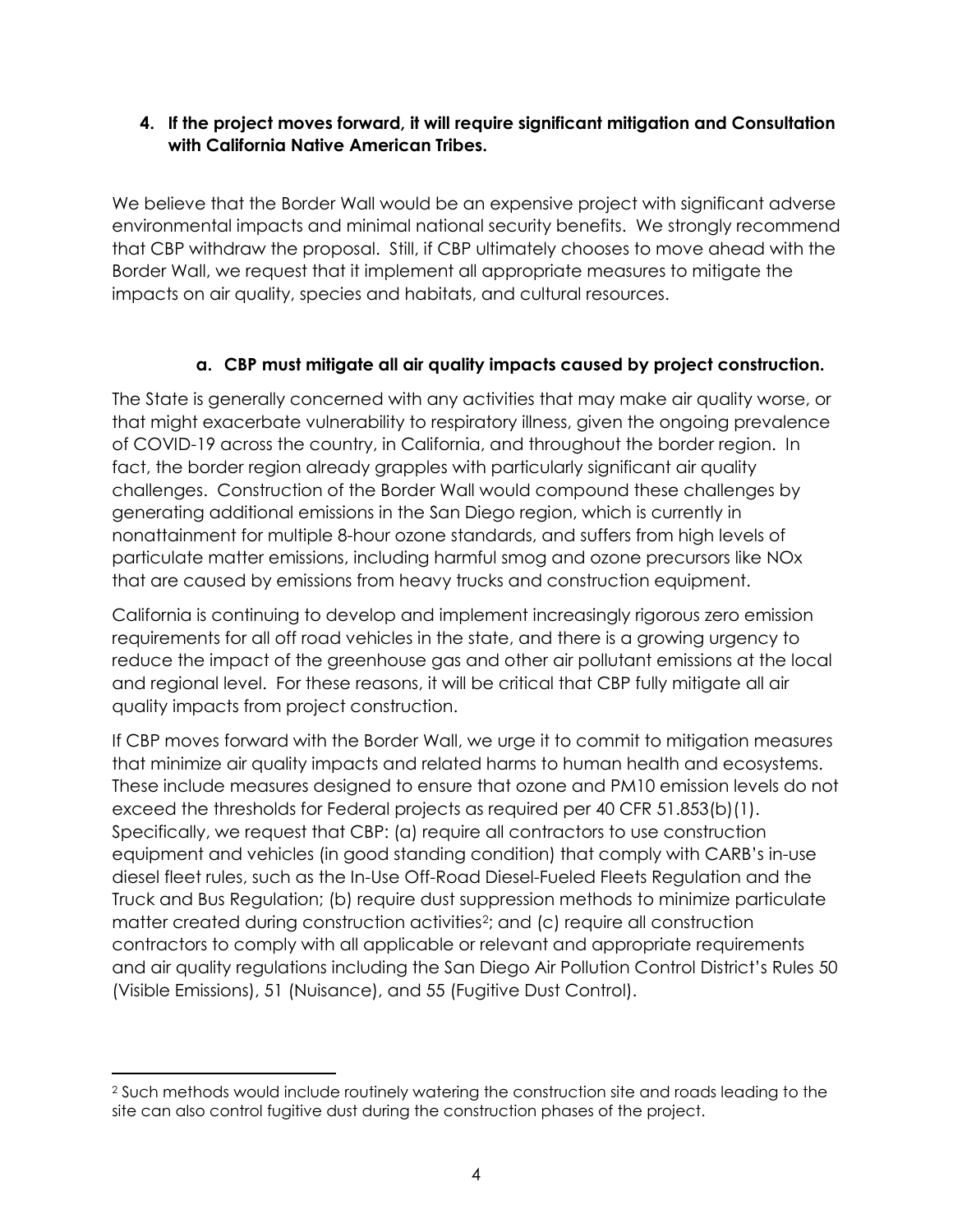### **b. CBP must require mitigation to avoid impacts to vulnerable and endangered migratory birds, sensitive plant species, and wetland habitat.**

As discussed more fully in a parallel comment from the California Department of Fish and Wildlife, the proposed project area provides critical habitat to migratory birds and other year-round animal species, as well as potential habitat for several sensitive plant species and wetlands. The bird species that currently rely on habitat within the project area include special status species that depend on vegetation in the project area for successful reproduction and survival.

The construction and operation of the Border Wall could harm these and other species. For example, the construction and operation would result in greater discharges of pollutants into the Tijuana River,<sup>[3](#page-4-0)</sup> new hardscapes, light and noise, and reduced water quality. All of these impacts would alter habitat. Therefore, if CBP moves forward with the Border Wall, we request that it adopt species-protective mitigation measures that, among other things, require construction activities to occur outside of the breeding and/or migratory seasons for special status birds.

## **c. CBP must Consult with all potentially affected California Native American Tribes.**

If the proposed project moves forward, the State and the California Native American Heritage Commission (NAHC) would strongly urge timely and meaningful Consultation with all potentially affected tribes, and requests input in any environmental review process.

The NAHC specifically recommends that CBP conduct a record search of the NAHC's Sacred Lands File (SLF) and of the appropriate regional archaeological information in the Center of the California Historic Resources Information System (CHRIS), to determine if any tribal cultural resources are located within the proposed project area.

Please note that a negative response to a search does not preclude the existence of tribal cultural resources. Often, a tribe may be the only source for information about tribal cultural resources within the proposed project area – making Consultation with all tribes in the area all the more critical.

# **5. The project should undergo NEPA review as part of the Department of Homeland Security's larger border wall infrastructure.**

 $\overline{\phantom{a}}$ 

<span id="page-4-0"></span><sup>3</sup> These discharges could include sediments, silts, nutrients, heavy metals, pesticides, and other toxins that originate from upstream sources.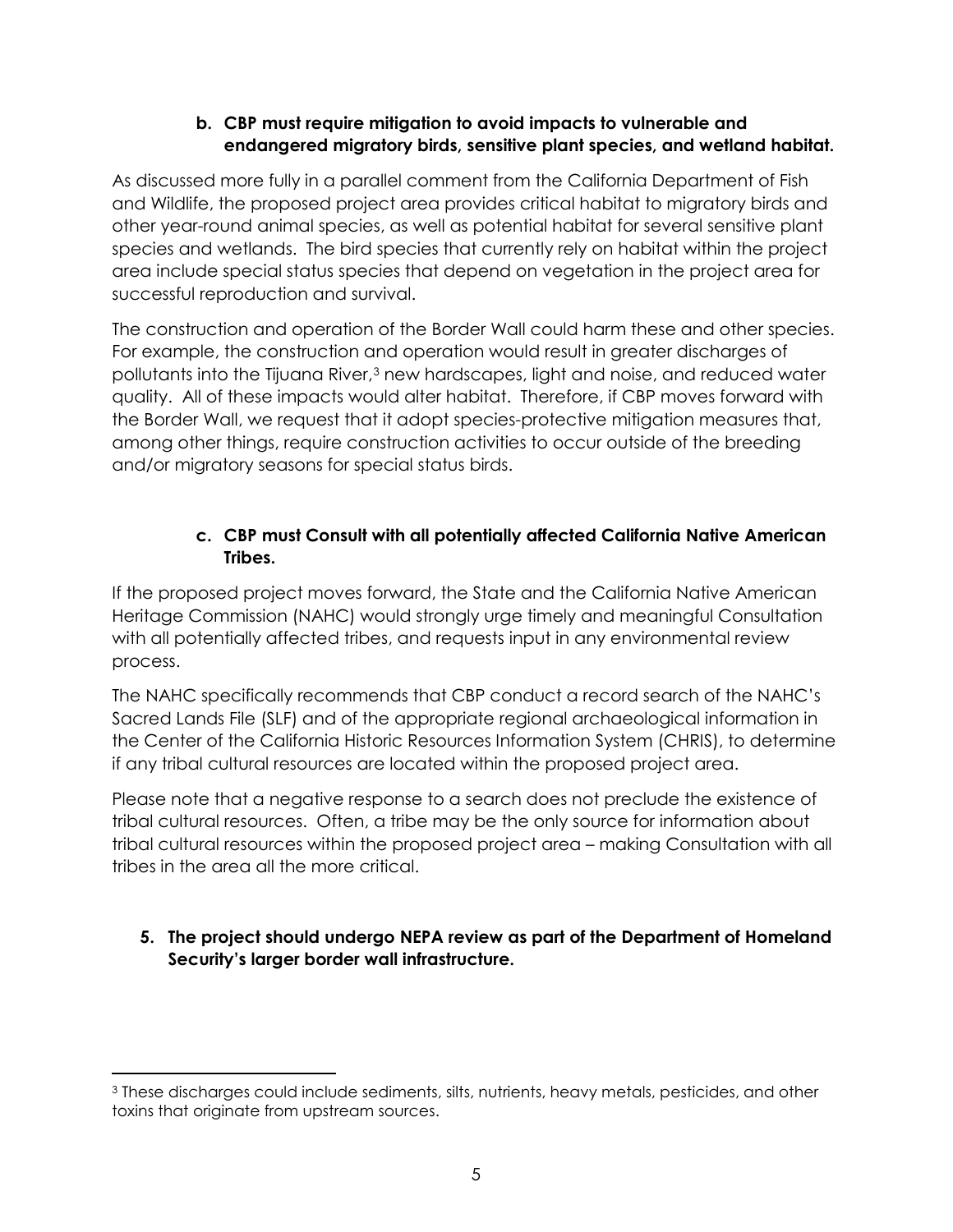National Environmental Policy Act (NEPA) review is generally required for any "major federal action significantly affecting the quality of the human environment."[4](#page-5-0)

NEPA is the "basic national charter for protection of the environment" and has two fundamental purposes: (1) to guarantee that agencies take a "hard look" at the consequences of their actions before the actions occur by ensuring that "the agency, in reaching its decision, will have available, and will carefully consider, detailed information concerning significant environmental impacts," and (2) to ensure that "the relevant information will be made available to the larger audience that may also play a role in both the decision-making process and the implementation of that decision."[5](#page-5-1)

The Border Wall is the exact sort of project for which NEPA intended. Despite this, on February 8, 2019, the Secretary of the Department of Homeland Security ("DHS") issued a waiver ("February 8, 2019 Waiver") of NEPA's requirements.[6](#page-5-2) The State has previously expressed its concerns – through comments and litigation – about the waivers of environmental laws for construction of barriers on the United States-Mexico border. Two of these concerns warrant reiteration here.

First, the proposed Border Wall is certain to have the very types of environmental impacts that NEPA is intended to identify, disclose, and mitigate. Thus, even if DHS has the authority to waive NEPA for the Border Wall - which we do not believe it does – it has ample reason not to exercise that authority. We therefore urge DHS to rescind the February 8, 2019 waiver and to comply with all applicable environmental laws. In the alternative, we request that CBP voluntarily submit the proposed Border Wall to a NEPA (or NEPA-equivalent) environmental review.

Second, public scrutiny, input, and comment are essential to evaluating the full potential impacts of any given project, and it is imperative that the public evaluate the incremental impact of particular actions in relation to other past, present, and reasonably foreseeable future actions.[7](#page-5-3) But the February 8, 2019 Waiver – and similar waivers for barriers on other portions of the United States-Mexico border – undercut public comment by providing for environmental review (to the extent that there is environmental review) and receipt of public comment on a piecemeal basis. This approach obscures potential impacts to air and water quality, species, habitat, and the environment. We therefore request that CBP conduct a programmatic environmental review for all proposed barriers on the United States-Mexico border and

l

<span id="page-5-0"></span><sup>4</sup> 42 U.S.C. § 4332(2)(C).

<span id="page-5-1"></span><sup>5</sup> 40 C.F.R. § 1500.1(a); *Robertson v. Methow Valley Citizens Council*, 490 U.S. 332, 349-50 (1989).

<span id="page-5-3"></span><span id="page-5-2"></span><sup>6</sup> The February 8, 2019 Waiver was issued under section 102 of the Illegal Immigration Reform and Immigrant Responsibility Act of 1996, as amended, and specifically waives certain environmental laws, including NEPA, for the construction of roads and physical barriers within a portion of the San Diego Sector that includes the location of CBPs proposed Border Wall. <sup>7</sup> 40 C.F.R. §§ 1500, 1508.7.